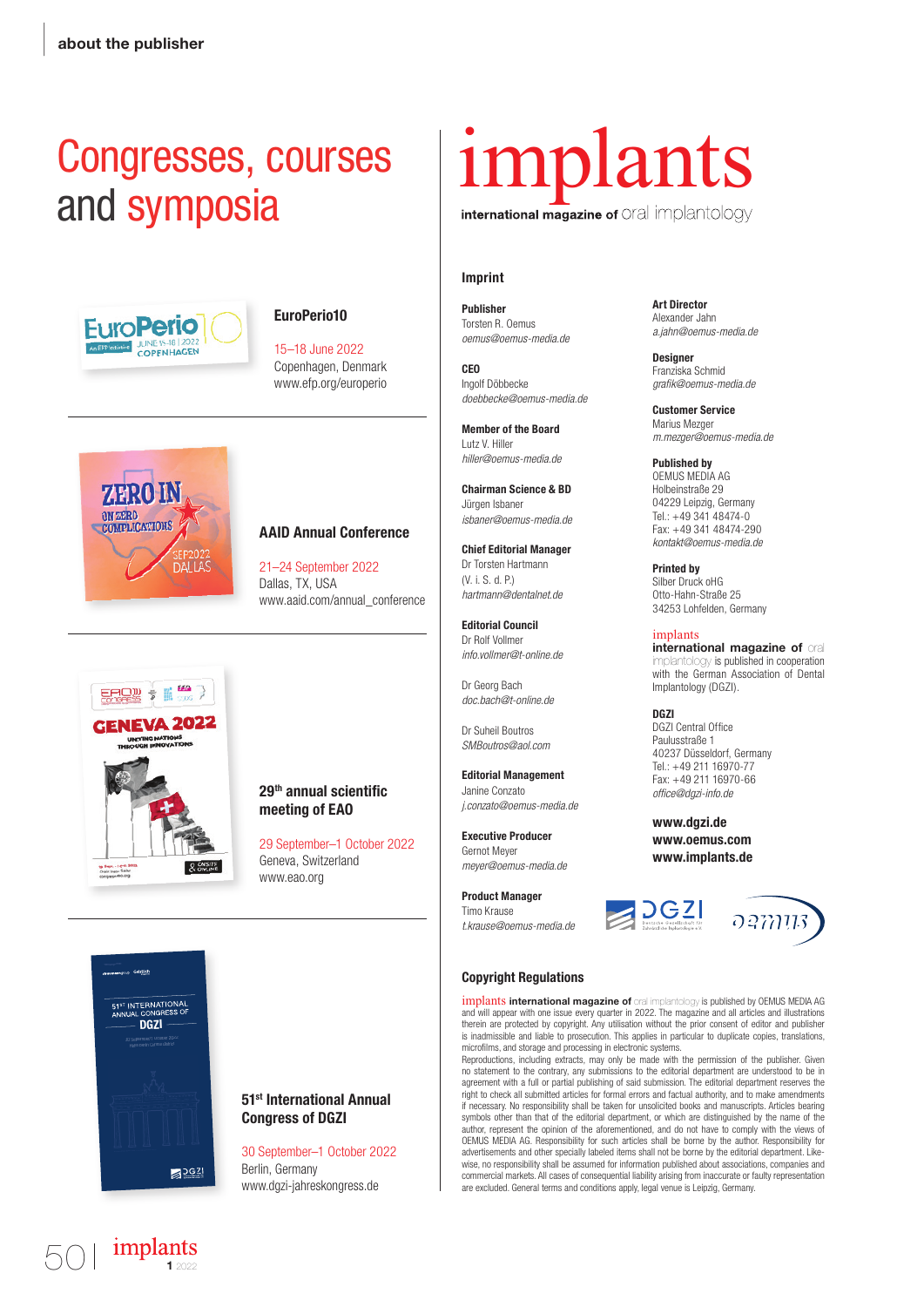### EXCELLENCE IN IMMEDIACY

# Straumann® BLX Confidence beyond Immediac





### DYNAMIC BONE MANAGEMENT

Intelligent implant concept supporting immediate protocols in all bone types.



ESTHETIC EASE **CONCEPT** 

One connection and under-contoured prosthetics to deliver esthetics with ease.



### **CONFIDENCE**

Backed by long-term scientific evidence for the technologies Roxolid® material and SLActive® surface.

BLX unifies progressive functional design with our high-performance Roxolid® material and the clinically proven SLActive® surface, designed the VeloDrill™ System, Straumann® Dynamic Bone Management and our Esthetic Ease Concept are aimed to significantly improve surgical







A0016/en/B/01-IIM 02/22